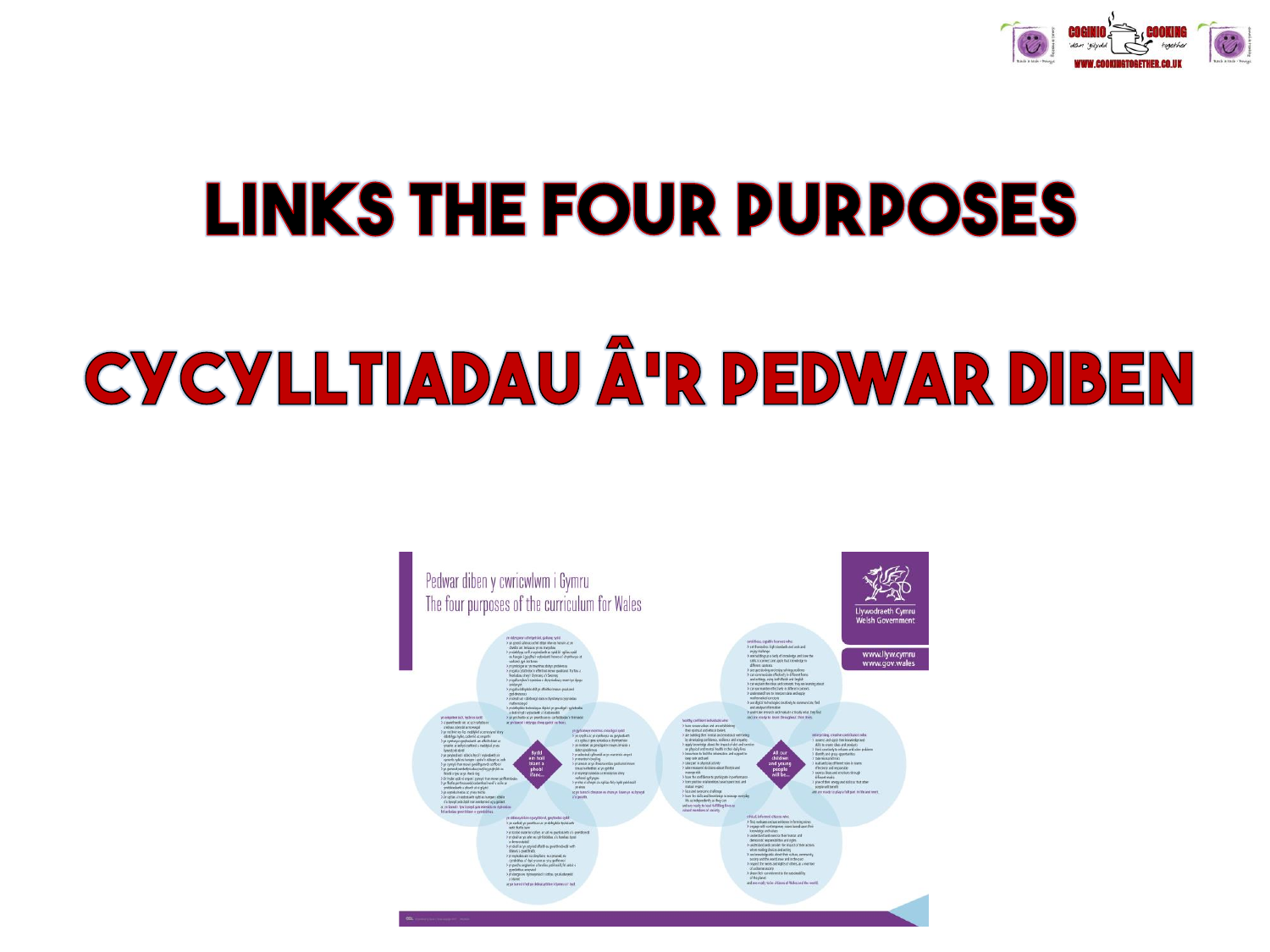

#### **Healthy, confident individuals**

#### **Apply knowledge about the impact of diet and exercise on physical health and their daily lives**

*Cooking healthy recipes, Food science activities - what does sugar do to our teeth, Eatwell guide activities*

**Take measured decisions about lifestyle and manage risk**  *Healthy eating activities - sugar smart/food smart apps (technology), Learning how to use different types of equipment safely knives/graters/scissors/oven/hob* 

**Form positive relationships based upon trust and mutual respect**

*Working together to create a healthy dish or meal* 

#### **Face and overcome challenge**

*Learning new cooking skills – knife skills* 

#### **Have the skills and knowledge to manage everyday life as independently as they can**

*Prepare recipes that are healthy, simple to make and use a range of cooking skills (life skills)* 





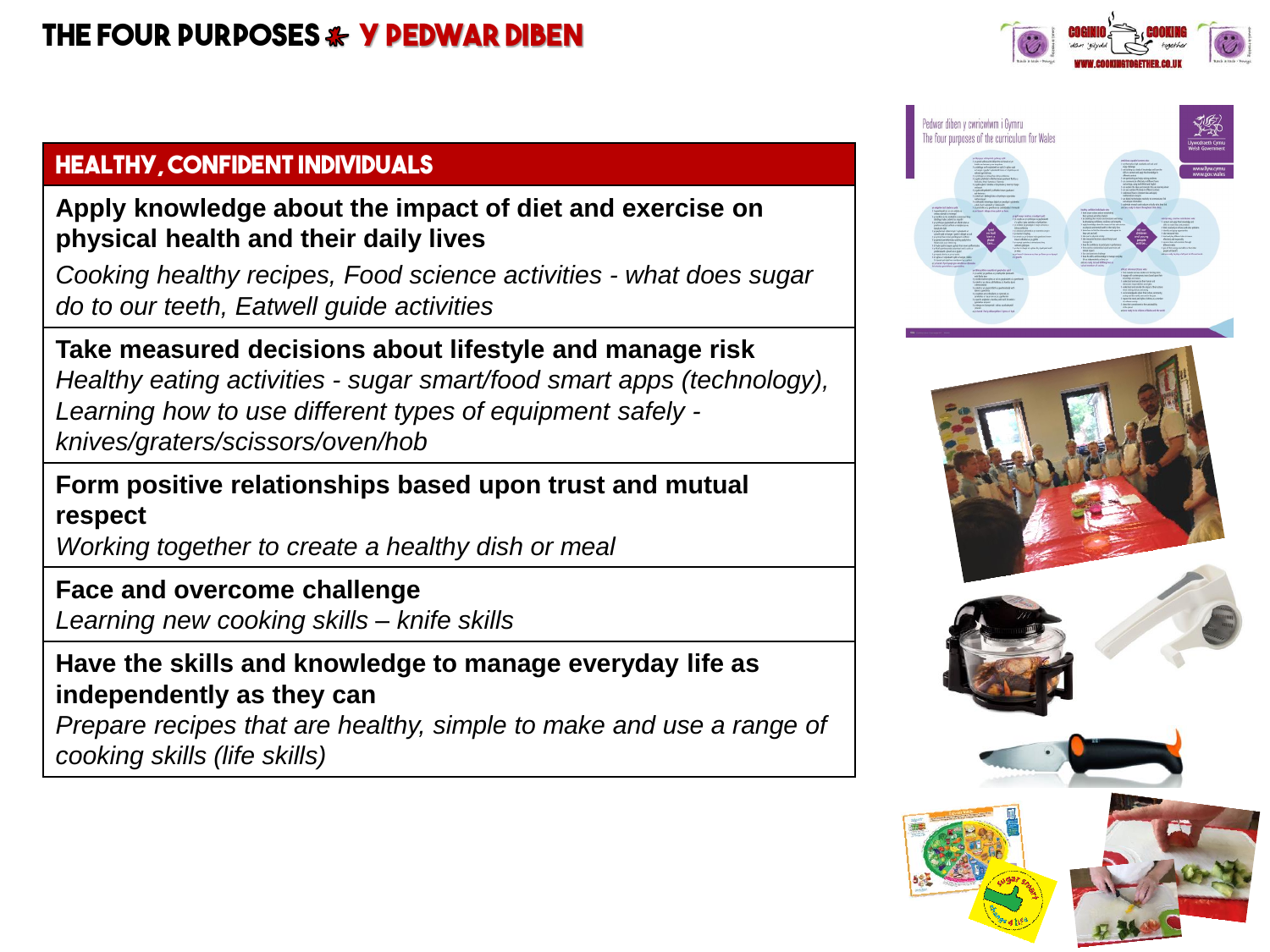# **The four purposes y pedwar Diben**

# **Enterprising, creative contributors**

**Connect and apply their knowledge and skills to create ideas and products** 

*Designing packaging/food labels for the food items they create.*

#### **Think creatively to reframe and solve problems**  *Measuring ingredients using dessertspoons/teaspoons instead of weighing scales/jugs*

**Take measured risks**

*Using a sharp (or doggy) knife in a safe way to prepare food*

### **Lead and play different roles in teams effectively and responsibly**

*Café role play, working together to cook a recipe* 

**Give of their energy and skills so that other people will benefit** *Charity days - Healthy bake sales or food ingredients bags weighed and measured by pupils and sold to cook at home*